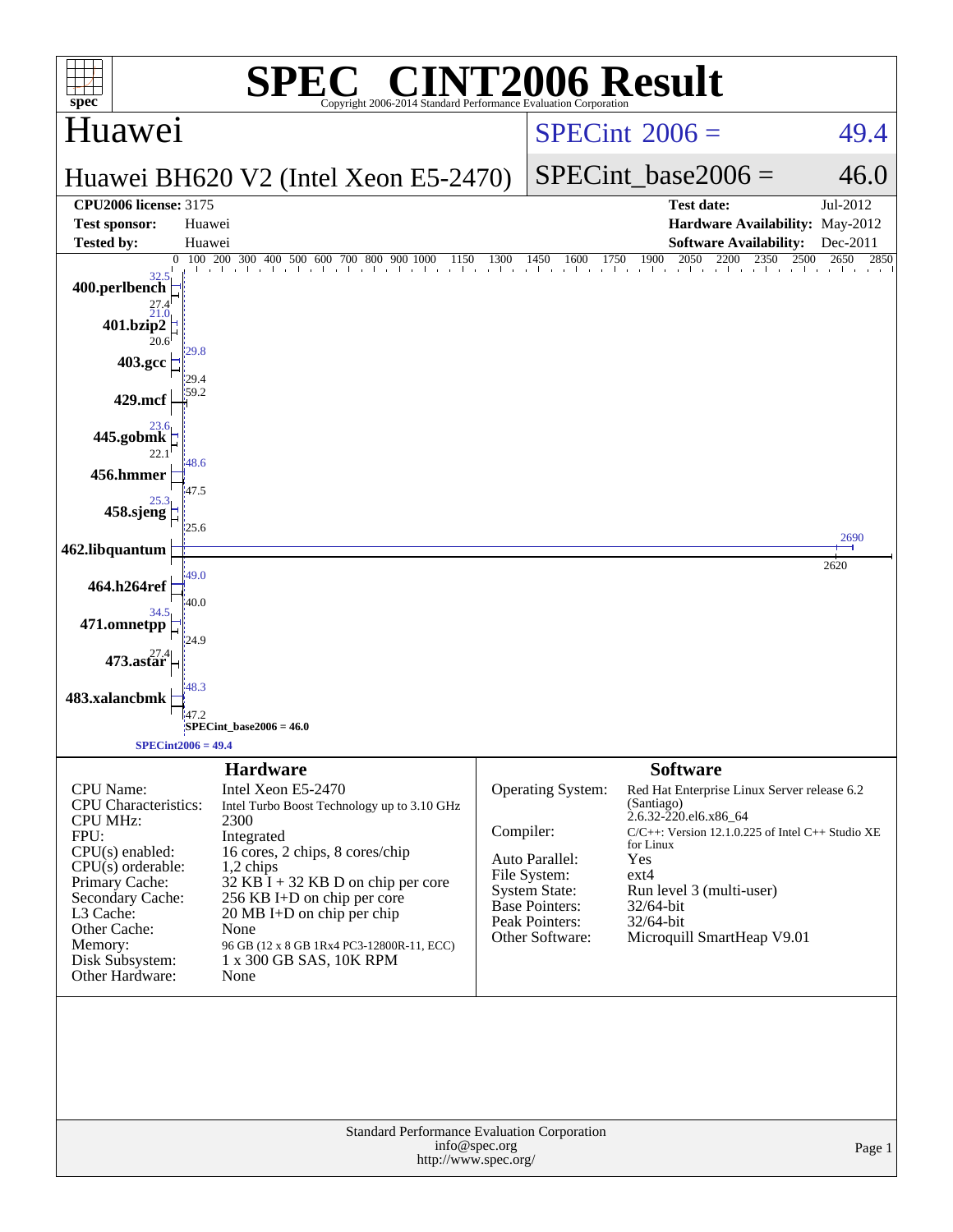

#### Huawei

### $SPECint2006 = 49.4$  $SPECint2006 = 49.4$

Huawei BH620 V2 (Intel Xeon E5-2470)

SPECint base2006 =  $46.0$ 

**[CPU2006 license:](http://www.spec.org/auto/cpu2006/Docs/result-fields.html#CPU2006license)** 3175 **[Test date:](http://www.spec.org/auto/cpu2006/Docs/result-fields.html#Testdate)** Jul-2012

**[Test sponsor:](http://www.spec.org/auto/cpu2006/Docs/result-fields.html#Testsponsor)** Huawei **[Hardware Availability:](http://www.spec.org/auto/cpu2006/Docs/result-fields.html#HardwareAvailability)** May-2012 **[Tested by:](http://www.spec.org/auto/cpu2006/Docs/result-fields.html#Testedby)** Huawei **[Software Availability:](http://www.spec.org/auto/cpu2006/Docs/result-fields.html#SoftwareAvailability)** Dec-2011

#### **[Results Table](http://www.spec.org/auto/cpu2006/Docs/result-fields.html#ResultsTable)**

|                         | <b>Base</b>                                                                                              |              |                |       |                |       | <b>Peak</b>    |              |                |              |                |              |
|-------------------------|----------------------------------------------------------------------------------------------------------|--------------|----------------|-------|----------------|-------|----------------|--------------|----------------|--------------|----------------|--------------|
| <b>Benchmark</b>        | <b>Seconds</b>                                                                                           | <b>Ratio</b> | <b>Seconds</b> | Ratio | <b>Seconds</b> | Ratio | <b>Seconds</b> | <b>Ratio</b> | <b>Seconds</b> | <b>Ratio</b> | <b>Seconds</b> | <b>Ratio</b> |
| $ 400.\text{perlbench}$ | 357                                                                                                      | 27.4         | 357            | 27.4  | 357            | 27.3  | 301            | 32.5         | 301            | 32.5         | 301            | 32.5         |
| 401.bzip2               | 468                                                                                                      | 20.6         | 469            | 20.6  | 468            | 20.6  | 459            | 21.0         | 459            | 21.0         | 459            | 21.0         |
| $403.\mathrm{gcc}$      | 274                                                                                                      | 29.4         | 274            | 29.4  | 274            | 29.4  | 270            | 29.8         | 270            | 29.8         | 271            | 29.7         |
| $429$ .mcf              | 151                                                                                                      | 60.5         | 154            | 59.1  | 154            | 59.2  | 151            | 60.5         | 154            | 59.1         | 154            | 59.2         |
| $445$ .gobmk            | 475                                                                                                      | 22.1         | 475            | 22.1  | 475            | 22.1  | 444            | 23.6         | 444            | 23.6         | 444            | 23.6         |
| 456.hmmer               | 197                                                                                                      | 47.5         | 196            | 47.5  | 196            | 47.5  | 192            | 48.6         | 192            | 48.6         | 192            | <b>48.6</b>  |
| $458$ .sjeng            | 472                                                                                                      | 25.6         | 473            | 25.6  | 473            | 25.6  | 477            | 25.3         | 477            | 25.4         | 478            | 25.3         |
| 462.libquantum          | 7.28                                                                                                     | 2840         | 7.90           | 2620  | 7.90           | 2620  | 7.70           | 2690         | 7.88           | 2630         | 7.70           | 2690         |
| 464.h264ref             | 553                                                                                                      | 40.0         | 552            | 40.1  | 554            | 40.0  | 451            | 49.0         | 452            | 49.0         | 451            | 49.0         |
| $ 471$ .omnetpp         | 251                                                                                                      | 24.9         | 251            | 24.9  | 251            | 24.9  | 181            | 34.5         | 182            | 34.3         | <b>181</b>     | 34.5         |
| $ 473$ . astar          | 257                                                                                                      | 27.3         | 254            | 27.6  | 256            | 27.4  | 257            | 27.3         | 254            | 27.6         | 256            | 27.4         |
| 483.xalancbmk           | 146                                                                                                      | 47.1         | 146            | 47.2  | 146            | 47.2  | 143            | 48.3         | 143            | 48.3         | 143            | 48.4         |
|                         | Results appear in the order in which they were run. Bold underlined text indicates a median measurement. |              |                |       |                |       |                |              |                |              |                |              |

#### **[Operating System Notes](http://www.spec.org/auto/cpu2006/Docs/result-fields.html#OperatingSystemNotes)**

 Stack size set to unlimited using "ulimit -s unlimited" Transparent Huge Pages enabled with: echo always > /sys/kernel/mm/redhat\_transparent\_hugepage/enabled Select only test related files when installing the operating system

#### **[Platform Notes](http://www.spec.org/auto/cpu2006/Docs/result-fields.html#PlatformNotes)**

 BIOS configuration: Intel Hyper-Threading set to Disabled Set Power Efficiency Mode to Performance Sysinfo program /spec/config/sysinfo.rev6800 \$Rev: 6800 \$ \$Date:: 2011-10-11 #\$ 6f2ebdff5032aaa42e583f96b07f99d3 running on RH62-yjp2 Fri Jun 15 18:12:45 2012 This section contains SUT (System Under Test) info as seen by some common utilities. To remove or add to this section, see: <http://www.spec.org/cpu2006/Docs/config.html#sysinfo> From /proc/cpuinfo model name : Intel(R) Xeon(R) CPU E5-2470 0 @ 2.30GHz 2 "physical id"s (chips) 16 "processors" cores, siblings (Caution: counting these is hw and system dependent. The following excerpts from /proc/cpuinfo might not be reliable. Use with caution.) cpu cores : 8 siblings : 8 Continued on next page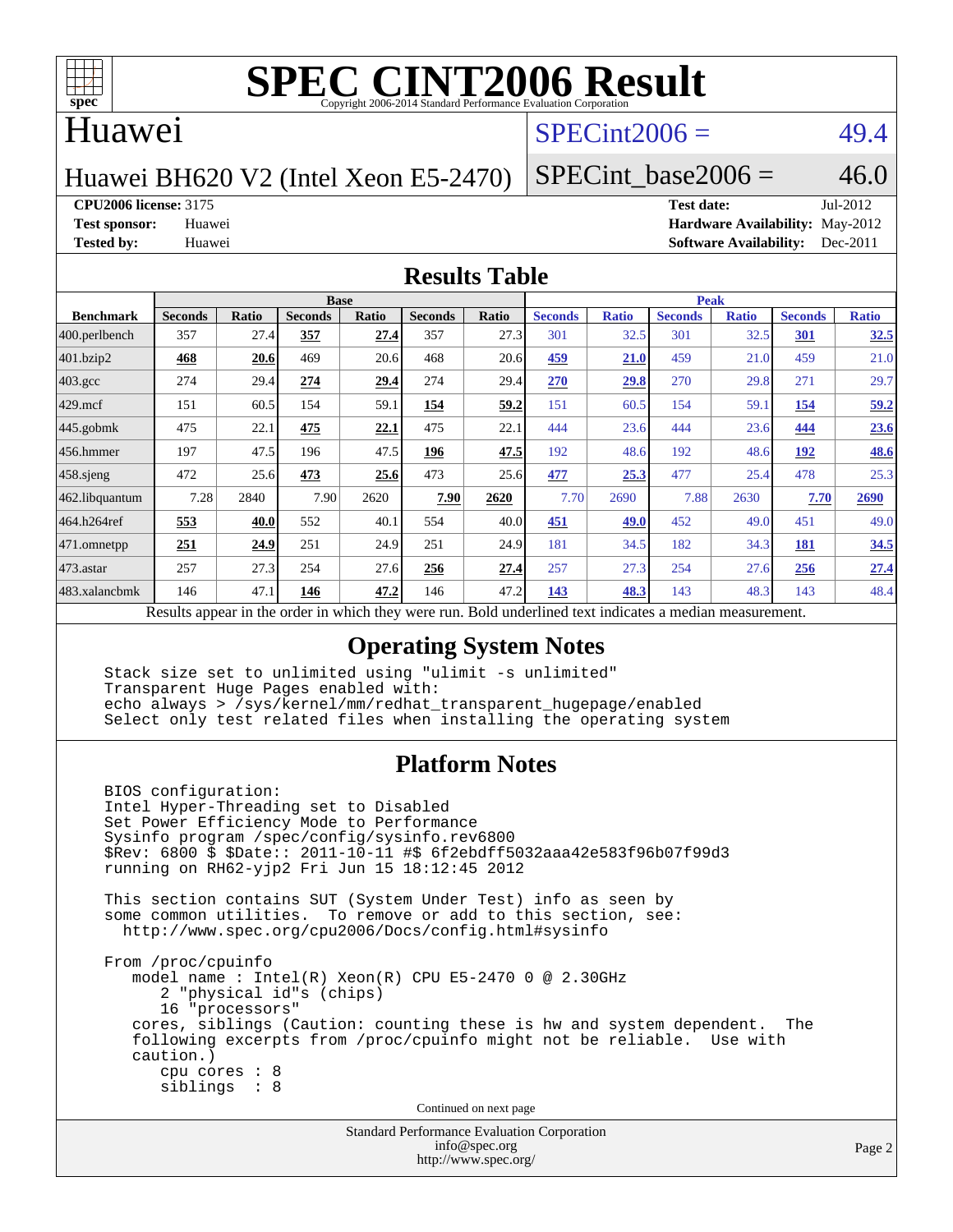

#### Huawei

 $SPECint2006 = 49.4$  $SPECint2006 = 49.4$ 

Huawei BH620 V2 (Intel Xeon E5-2470)

SPECint base2006 =  $46.0$ 

**[CPU2006 license:](http://www.spec.org/auto/cpu2006/Docs/result-fields.html#CPU2006license)** 3175 **[Test date:](http://www.spec.org/auto/cpu2006/Docs/result-fields.html#Testdate)** Jul-2012 **[Test sponsor:](http://www.spec.org/auto/cpu2006/Docs/result-fields.html#Testsponsor)** Huawei **[Hardware Availability:](http://www.spec.org/auto/cpu2006/Docs/result-fields.html#HardwareAvailability)** May-2012 **[Tested by:](http://www.spec.org/auto/cpu2006/Docs/result-fields.html#Testedby)** Huawei **[Software Availability:](http://www.spec.org/auto/cpu2006/Docs/result-fields.html#SoftwareAvailability)** Dec-2011

#### **[Platform Notes \(Continued\)](http://www.spec.org/auto/cpu2006/Docs/result-fields.html#PlatformNotes)**

 physical 0: cores 0 1 2 3 4 5 6 7 physical 1: cores 0 1 2 3 4 5 6 7 cache size : 20480 KB

From /proc/meminfo<br>MemTotal: 99042980 kB HugePages\_Total: 0<br>Hugepagesize: 2048 kB Hugepagesize:

 From /etc/\*release\* /etc/\*version\* redhat-release: Red Hat Enterprise Linux Server release 6.2 (Santiago) system-release: Red Hat Enterprise Linux Server release 6.2 (Santiago) system-release-cpe: cpe:/o:redhat:enterprise\_linux:6server:ga:server

 uname -a: Linux RH62-yjp2 2.6.32-220.el6.x86\_64 #1 SMP Wed Nov 9 08:03:13 EST 2011 x86\_64 x86\_64 x86\_64 GNU/Linux

run-level 3 Jun 15 18:11

 SPEC is set to: /spec Filesystem Type Size Used Avail Use% Mounted on<br>
/dev/sdal ext3 270G 86G 170G 34% / /dev/sda1 ext3 270G 86G 170G 34% /

 Additional information from dmidecode: Memory: 12x Samsu M393B 8 GB 1600 MHz 1 rank

(End of data from sysinfo program)

#### **[General Notes](http://www.spec.org/auto/cpu2006/Docs/result-fields.html#GeneralNotes)**

Environment variables set by runspec before the start of the run: KMP\_AFFINITY = "granularity=fine,compact,0,1" LD\_LIBRARY\_PATH = "/spec/libs/32:/spec/libs/64" OMP\_NUM\_THREADS = "16"

 Binaries compiled on a system with 2 x Xeon X5645 CPU + 16GB memory using RHEL 6.1

## **[Base Compiler Invocation](http://www.spec.org/auto/cpu2006/Docs/result-fields.html#BaseCompilerInvocation)**

[C benchmarks](http://www.spec.org/auto/cpu2006/Docs/result-fields.html#Cbenchmarks):<br> $\frac{icc}{c}$  $-m64$ 

[C++ benchmarks:](http://www.spec.org/auto/cpu2006/Docs/result-fields.html#CXXbenchmarks) [icpc -m64](http://www.spec.org/cpu2006/results/res2012q3/cpu2006-20120723-23821.flags.html#user_CXXbase_intel_icpc_64bit_fc66a5337ce925472a5c54ad6a0de310)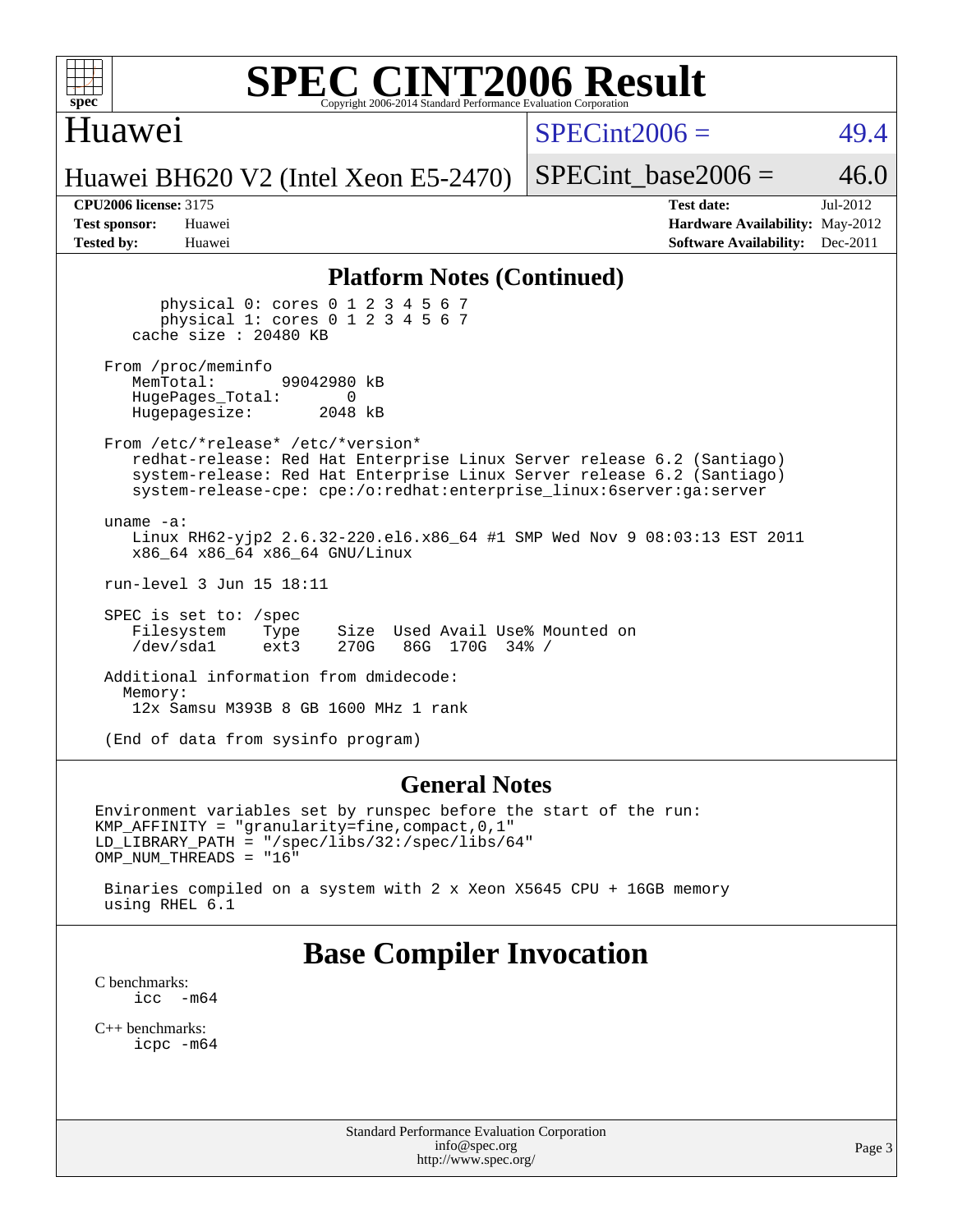

#### Huawei

 $SPECint2006 = 49.4$  $SPECint2006 = 49.4$ 

Huawei BH620 V2 (Intel Xeon E5-2470)

SPECint base2006 =  $46.0$ 

**[CPU2006 license:](http://www.spec.org/auto/cpu2006/Docs/result-fields.html#CPU2006license)** 3175 **[Test date:](http://www.spec.org/auto/cpu2006/Docs/result-fields.html#Testdate)** Jul-2012 **[Test sponsor:](http://www.spec.org/auto/cpu2006/Docs/result-fields.html#Testsponsor)** Huawei **[Hardware Availability:](http://www.spec.org/auto/cpu2006/Docs/result-fields.html#HardwareAvailability)** May-2012 **[Tested by:](http://www.spec.org/auto/cpu2006/Docs/result-fields.html#Testedby)** Huawei **[Software Availability:](http://www.spec.org/auto/cpu2006/Docs/result-fields.html#SoftwareAvailability)** Dec-2011

### **[Base Portability Flags](http://www.spec.org/auto/cpu2006/Docs/result-fields.html#BasePortabilityFlags)**

 400.perlbench: [-DSPEC\\_CPU\\_LP64](http://www.spec.org/cpu2006/results/res2012q3/cpu2006-20120723-23821.flags.html#b400.perlbench_basePORTABILITY_DSPEC_CPU_LP64) [-DSPEC\\_CPU\\_LINUX\\_X64](http://www.spec.org/cpu2006/results/res2012q3/cpu2006-20120723-23821.flags.html#b400.perlbench_baseCPORTABILITY_DSPEC_CPU_LINUX_X64) 401.bzip2: [-DSPEC\\_CPU\\_LP64](http://www.spec.org/cpu2006/results/res2012q3/cpu2006-20120723-23821.flags.html#suite_basePORTABILITY401_bzip2_DSPEC_CPU_LP64) 403.gcc: [-DSPEC\\_CPU\\_LP64](http://www.spec.org/cpu2006/results/res2012q3/cpu2006-20120723-23821.flags.html#suite_basePORTABILITY403_gcc_DSPEC_CPU_LP64) 429.mcf: [-DSPEC\\_CPU\\_LP64](http://www.spec.org/cpu2006/results/res2012q3/cpu2006-20120723-23821.flags.html#suite_basePORTABILITY429_mcf_DSPEC_CPU_LP64) 445.gobmk: [-DSPEC\\_CPU\\_LP64](http://www.spec.org/cpu2006/results/res2012q3/cpu2006-20120723-23821.flags.html#suite_basePORTABILITY445_gobmk_DSPEC_CPU_LP64) 456.hmmer: [-DSPEC\\_CPU\\_LP64](http://www.spec.org/cpu2006/results/res2012q3/cpu2006-20120723-23821.flags.html#suite_basePORTABILITY456_hmmer_DSPEC_CPU_LP64) 458.sjeng: [-DSPEC\\_CPU\\_LP64](http://www.spec.org/cpu2006/results/res2012q3/cpu2006-20120723-23821.flags.html#suite_basePORTABILITY458_sjeng_DSPEC_CPU_LP64) 462.libquantum: [-DSPEC\\_CPU\\_LP64](http://www.spec.org/cpu2006/results/res2012q3/cpu2006-20120723-23821.flags.html#suite_basePORTABILITY462_libquantum_DSPEC_CPU_LP64) [-DSPEC\\_CPU\\_LINUX](http://www.spec.org/cpu2006/results/res2012q3/cpu2006-20120723-23821.flags.html#b462.libquantum_baseCPORTABILITY_DSPEC_CPU_LINUX) 464.h264ref: [-DSPEC\\_CPU\\_LP64](http://www.spec.org/cpu2006/results/res2012q3/cpu2006-20120723-23821.flags.html#suite_basePORTABILITY464_h264ref_DSPEC_CPU_LP64) 471.omnetpp: [-DSPEC\\_CPU\\_LP64](http://www.spec.org/cpu2006/results/res2012q3/cpu2006-20120723-23821.flags.html#suite_basePORTABILITY471_omnetpp_DSPEC_CPU_LP64) 473.astar: [-DSPEC\\_CPU\\_LP64](http://www.spec.org/cpu2006/results/res2012q3/cpu2006-20120723-23821.flags.html#suite_basePORTABILITY473_astar_DSPEC_CPU_LP64) 483.xalancbmk: [-DSPEC\\_CPU\\_LP64](http://www.spec.org/cpu2006/results/res2012q3/cpu2006-20120723-23821.flags.html#suite_basePORTABILITY483_xalancbmk_DSPEC_CPU_LP64) [-DSPEC\\_CPU\\_LINUX](http://www.spec.org/cpu2006/results/res2012q3/cpu2006-20120723-23821.flags.html#b483.xalancbmk_baseCXXPORTABILITY_DSPEC_CPU_LINUX)

#### **[Base Optimization Flags](http://www.spec.org/auto/cpu2006/Docs/result-fields.html#BaseOptimizationFlags)**

[C benchmarks](http://www.spec.org/auto/cpu2006/Docs/result-fields.html#Cbenchmarks):

[-xSSE4.2](http://www.spec.org/cpu2006/results/res2012q3/cpu2006-20120723-23821.flags.html#user_CCbase_f-xSSE42_f91528193cf0b216347adb8b939d4107) [-ipo](http://www.spec.org/cpu2006/results/res2012q3/cpu2006-20120723-23821.flags.html#user_CCbase_f-ipo) [-O3](http://www.spec.org/cpu2006/results/res2012q3/cpu2006-20120723-23821.flags.html#user_CCbase_f-O3) [-no-prec-div](http://www.spec.org/cpu2006/results/res2012q3/cpu2006-20120723-23821.flags.html#user_CCbase_f-no-prec-div) [-parallel](http://www.spec.org/cpu2006/results/res2012q3/cpu2006-20120723-23821.flags.html#user_CCbase_f-parallel) [-opt-prefetch](http://www.spec.org/cpu2006/results/res2012q3/cpu2006-20120723-23821.flags.html#user_CCbase_f-opt-prefetch) [-auto-p32](http://www.spec.org/cpu2006/results/res2012q3/cpu2006-20120723-23821.flags.html#user_CCbase_f-auto-p32)

[C++ benchmarks:](http://www.spec.org/auto/cpu2006/Docs/result-fields.html#CXXbenchmarks)

[-xSSE4.2](http://www.spec.org/cpu2006/results/res2012q3/cpu2006-20120723-23821.flags.html#user_CXXbase_f-xSSE42_f91528193cf0b216347adb8b939d4107) [-ipo](http://www.spec.org/cpu2006/results/res2012q3/cpu2006-20120723-23821.flags.html#user_CXXbase_f-ipo) [-O3](http://www.spec.org/cpu2006/results/res2012q3/cpu2006-20120723-23821.flags.html#user_CXXbase_f-O3) [-no-prec-div](http://www.spec.org/cpu2006/results/res2012q3/cpu2006-20120723-23821.flags.html#user_CXXbase_f-no-prec-div) [-opt-prefetch](http://www.spec.org/cpu2006/results/res2012q3/cpu2006-20120723-23821.flags.html#user_CXXbase_f-opt-prefetch) [-auto-p32](http://www.spec.org/cpu2006/results/res2012q3/cpu2006-20120723-23821.flags.html#user_CXXbase_f-auto-p32) [-Wl,-z,muldefs](http://www.spec.org/cpu2006/results/res2012q3/cpu2006-20120723-23821.flags.html#user_CXXbase_link_force_multiple1_74079c344b956b9658436fd1b6dd3a8a) [-L/smartheap -lsmartheap64](http://www.spec.org/cpu2006/results/res2012q3/cpu2006-20120723-23821.flags.html#user_CXXbase_SmartHeap64_5e654037dadeae1fe403ab4b4466e60b)

#### **[Base Other Flags](http://www.spec.org/auto/cpu2006/Docs/result-fields.html#BaseOtherFlags)**

[C benchmarks](http://www.spec.org/auto/cpu2006/Docs/result-fields.html#Cbenchmarks):

403.gcc: [-Dalloca=\\_alloca](http://www.spec.org/cpu2006/results/res2012q3/cpu2006-20120723-23821.flags.html#b403.gcc_baseEXTRA_CFLAGS_Dalloca_be3056838c12de2578596ca5467af7f3)

## **[Peak Compiler Invocation](http://www.spec.org/auto/cpu2006/Docs/result-fields.html#PeakCompilerInvocation)**

[C benchmarks \(except as noted below\)](http://www.spec.org/auto/cpu2006/Docs/result-fields.html#Cbenchmarksexceptasnotedbelow):

icc  $-m64$ 

400.perlbench: [icc -m32](http://www.spec.org/cpu2006/results/res2012q3/cpu2006-20120723-23821.flags.html#user_peakCCLD400_perlbench_intel_icc_a6a621f8d50482236b970c6ac5f55f93)

445.gobmk: [icc -m32](http://www.spec.org/cpu2006/results/res2012q3/cpu2006-20120723-23821.flags.html#user_peakCCLD445_gobmk_intel_icc_a6a621f8d50482236b970c6ac5f55f93)

464.h264ref: [icc -m32](http://www.spec.org/cpu2006/results/res2012q3/cpu2006-20120723-23821.flags.html#user_peakCCLD464_h264ref_intel_icc_a6a621f8d50482236b970c6ac5f55f93)

[C++ benchmarks \(except as noted below\):](http://www.spec.org/auto/cpu2006/Docs/result-fields.html#CXXbenchmarksexceptasnotedbelow) [icpc -m32](http://www.spec.org/cpu2006/results/res2012q3/cpu2006-20120723-23821.flags.html#user_CXXpeak_intel_icpc_4e5a5ef1a53fd332b3c49e69c3330699)

473.astar: [icpc -m64](http://www.spec.org/cpu2006/results/res2012q3/cpu2006-20120723-23821.flags.html#user_peakCXXLD473_astar_intel_icpc_64bit_fc66a5337ce925472a5c54ad6a0de310)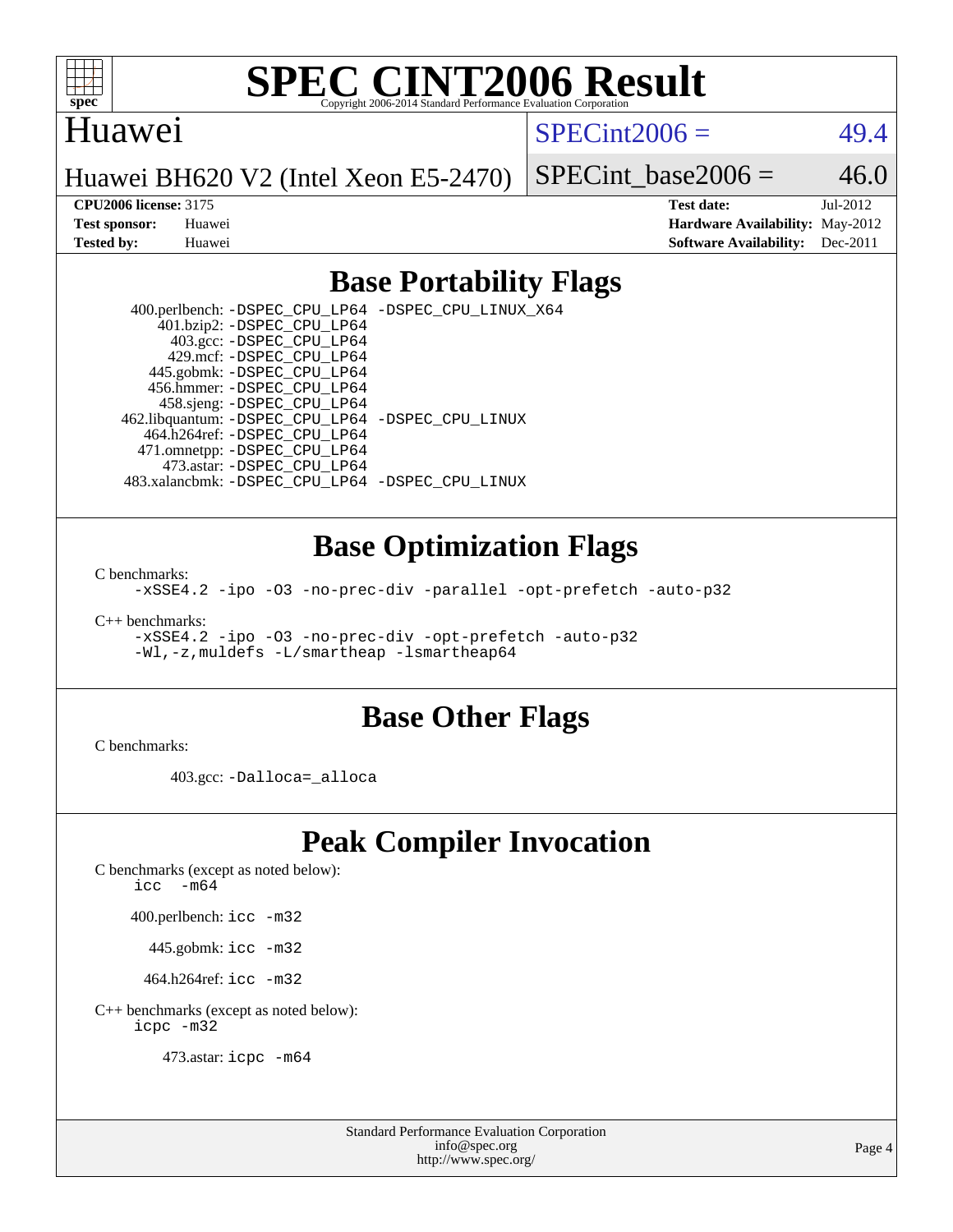

#### Huawei

 $SPECint2006 = 49.4$  $SPECint2006 = 49.4$ 

Huawei BH620 V2 (Intel Xeon E5-2470)

SPECint base2006 =  $46.0$ 

**[CPU2006 license:](http://www.spec.org/auto/cpu2006/Docs/result-fields.html#CPU2006license)** 3175 **[Test date:](http://www.spec.org/auto/cpu2006/Docs/result-fields.html#Testdate)** Jul-2012 **[Test sponsor:](http://www.spec.org/auto/cpu2006/Docs/result-fields.html#Testsponsor)** Huawei **[Hardware Availability:](http://www.spec.org/auto/cpu2006/Docs/result-fields.html#HardwareAvailability)** May-2012 **[Tested by:](http://www.spec.org/auto/cpu2006/Docs/result-fields.html#Testedby)** Huawei **[Software Availability:](http://www.spec.org/auto/cpu2006/Docs/result-fields.html#SoftwareAvailability)** Dec-2011

### **[Peak Portability Flags](http://www.spec.org/auto/cpu2006/Docs/result-fields.html#PeakPortabilityFlags)**

 400.perlbench: [-DSPEC\\_CPU\\_LINUX\\_IA32](http://www.spec.org/cpu2006/results/res2012q3/cpu2006-20120723-23821.flags.html#b400.perlbench_peakCPORTABILITY_DSPEC_CPU_LINUX_IA32) 401.bzip2: [-DSPEC\\_CPU\\_LP64](http://www.spec.org/cpu2006/results/res2012q3/cpu2006-20120723-23821.flags.html#suite_peakPORTABILITY401_bzip2_DSPEC_CPU_LP64) 403.gcc: [-DSPEC\\_CPU\\_LP64](http://www.spec.org/cpu2006/results/res2012q3/cpu2006-20120723-23821.flags.html#suite_peakPORTABILITY403_gcc_DSPEC_CPU_LP64) 429.mcf: [-DSPEC\\_CPU\\_LP64](http://www.spec.org/cpu2006/results/res2012q3/cpu2006-20120723-23821.flags.html#suite_peakPORTABILITY429_mcf_DSPEC_CPU_LP64) 456.hmmer: [-DSPEC\\_CPU\\_LP64](http://www.spec.org/cpu2006/results/res2012q3/cpu2006-20120723-23821.flags.html#suite_peakPORTABILITY456_hmmer_DSPEC_CPU_LP64) 458.sjeng: [-DSPEC\\_CPU\\_LP64](http://www.spec.org/cpu2006/results/res2012q3/cpu2006-20120723-23821.flags.html#suite_peakPORTABILITY458_sjeng_DSPEC_CPU_LP64) 462.libquantum: [-DSPEC\\_CPU\\_LP64](http://www.spec.org/cpu2006/results/res2012q3/cpu2006-20120723-23821.flags.html#suite_peakPORTABILITY462_libquantum_DSPEC_CPU_LP64) [-DSPEC\\_CPU\\_LINUX](http://www.spec.org/cpu2006/results/res2012q3/cpu2006-20120723-23821.flags.html#b462.libquantum_peakCPORTABILITY_DSPEC_CPU_LINUX) 473.astar: [-DSPEC\\_CPU\\_LP64](http://www.spec.org/cpu2006/results/res2012q3/cpu2006-20120723-23821.flags.html#suite_peakPORTABILITY473_astar_DSPEC_CPU_LP64) 483.xalancbmk: [-DSPEC\\_CPU\\_LINUX](http://www.spec.org/cpu2006/results/res2012q3/cpu2006-20120723-23821.flags.html#b483.xalancbmk_peakCXXPORTABILITY_DSPEC_CPU_LINUX)

## **[Peak Optimization Flags](http://www.spec.org/auto/cpu2006/Docs/result-fields.html#PeakOptimizationFlags)**

[C benchmarks](http://www.spec.org/auto/cpu2006/Docs/result-fields.html#Cbenchmarks):

Standard Performance Evaluation Corporation [info@spec.org](mailto:info@spec.org) 400.perlbench: [-xSSE4.2](http://www.spec.org/cpu2006/results/res2012q3/cpu2006-20120723-23821.flags.html#user_peakPASS2_CFLAGSPASS2_LDCFLAGS400_perlbench_f-xSSE42_f91528193cf0b216347adb8b939d4107)(pass 2) [-prof-gen](http://www.spec.org/cpu2006/results/res2012q3/cpu2006-20120723-23821.flags.html#user_peakPASS1_CFLAGSPASS1_LDCFLAGS400_perlbench_prof_gen_e43856698f6ca7b7e442dfd80e94a8fc)(pass 1) [-ipo](http://www.spec.org/cpu2006/results/res2012q3/cpu2006-20120723-23821.flags.html#user_peakPASS2_CFLAGSPASS2_LDCFLAGS400_perlbench_f-ipo)(pass 2) [-O3](http://www.spec.org/cpu2006/results/res2012q3/cpu2006-20120723-23821.flags.html#user_peakPASS2_CFLAGSPASS2_LDCFLAGS400_perlbench_f-O3)(pass 2) [-no-prec-div](http://www.spec.org/cpu2006/results/res2012q3/cpu2006-20120723-23821.flags.html#user_peakPASS2_CFLAGSPASS2_LDCFLAGS400_perlbench_f-no-prec-div)(pass 2) [-prof-use](http://www.spec.org/cpu2006/results/res2012q3/cpu2006-20120723-23821.flags.html#user_peakPASS2_CFLAGSPASS2_LDCFLAGS400_perlbench_prof_use_bccf7792157ff70d64e32fe3e1250b55)(pass 2) [-opt-prefetch](http://www.spec.org/cpu2006/results/res2012q3/cpu2006-20120723-23821.flags.html#user_peakCOPTIMIZE400_perlbench_f-opt-prefetch) [-ansi-alias](http://www.spec.org/cpu2006/results/res2012q3/cpu2006-20120723-23821.flags.html#user_peakCOPTIMIZE400_perlbench_f-ansi-alias) 401.bzip2: [-xSSE4.2](http://www.spec.org/cpu2006/results/res2012q3/cpu2006-20120723-23821.flags.html#user_peakPASS2_CFLAGSPASS2_LDCFLAGS401_bzip2_f-xSSE42_f91528193cf0b216347adb8b939d4107)(pass 2) [-prof-gen](http://www.spec.org/cpu2006/results/res2012q3/cpu2006-20120723-23821.flags.html#user_peakPASS1_CFLAGSPASS1_LDCFLAGS401_bzip2_prof_gen_e43856698f6ca7b7e442dfd80e94a8fc)(pass 1) [-ipo](http://www.spec.org/cpu2006/results/res2012q3/cpu2006-20120723-23821.flags.html#user_peakPASS2_CFLAGSPASS2_LDCFLAGS401_bzip2_f-ipo)(pass 2) [-O3](http://www.spec.org/cpu2006/results/res2012q3/cpu2006-20120723-23821.flags.html#user_peakPASS2_CFLAGSPASS2_LDCFLAGS401_bzip2_f-O3)(pass 2) [-no-prec-div](http://www.spec.org/cpu2006/results/res2012q3/cpu2006-20120723-23821.flags.html#user_peakCOPTIMIZEPASS2_CFLAGSPASS2_LDCFLAGS401_bzip2_f-no-prec-div) [-prof-use](http://www.spec.org/cpu2006/results/res2012q3/cpu2006-20120723-23821.flags.html#user_peakPASS2_CFLAGSPASS2_LDCFLAGS401_bzip2_prof_use_bccf7792157ff70d64e32fe3e1250b55)(pass 2) [-auto-ilp32](http://www.spec.org/cpu2006/results/res2012q3/cpu2006-20120723-23821.flags.html#user_peakCOPTIMIZE401_bzip2_f-auto-ilp32) [-opt-prefetch](http://www.spec.org/cpu2006/results/res2012q3/cpu2006-20120723-23821.flags.html#user_peakCOPTIMIZE401_bzip2_f-opt-prefetch) [-ansi-alias](http://www.spec.org/cpu2006/results/res2012q3/cpu2006-20120723-23821.flags.html#user_peakCOPTIMIZE401_bzip2_f-ansi-alias) 403.gcc: [-xAVX](http://www.spec.org/cpu2006/results/res2012q3/cpu2006-20120723-23821.flags.html#user_peakCOPTIMIZE403_gcc_f-xAVX) [-ipo](http://www.spec.org/cpu2006/results/res2012q3/cpu2006-20120723-23821.flags.html#user_peakCOPTIMIZE403_gcc_f-ipo) [-O3](http://www.spec.org/cpu2006/results/res2012q3/cpu2006-20120723-23821.flags.html#user_peakCOPTIMIZE403_gcc_f-O3) [-no-prec-div](http://www.spec.org/cpu2006/results/res2012q3/cpu2006-20120723-23821.flags.html#user_peakCOPTIMIZE403_gcc_f-no-prec-div) [-inline-calloc](http://www.spec.org/cpu2006/results/res2012q3/cpu2006-20120723-23821.flags.html#user_peakCOPTIMIZE403_gcc_f-inline-calloc) [-opt-malloc-options=3](http://www.spec.org/cpu2006/results/res2012q3/cpu2006-20120723-23821.flags.html#user_peakCOPTIMIZE403_gcc_f-opt-malloc-options_13ab9b803cf986b4ee62f0a5998c2238) [-auto-ilp32](http://www.spec.org/cpu2006/results/res2012q3/cpu2006-20120723-23821.flags.html#user_peakCOPTIMIZE403_gcc_f-auto-ilp32)  $429$ .mcf: basepeak = yes 445.gobmk: [-xSSE4.2](http://www.spec.org/cpu2006/results/res2012q3/cpu2006-20120723-23821.flags.html#user_peakPASS2_CFLAGSPASS2_LDCFLAGS445_gobmk_f-xSSE42_f91528193cf0b216347adb8b939d4107)(pass 2) [-prof-gen](http://www.spec.org/cpu2006/results/res2012q3/cpu2006-20120723-23821.flags.html#user_peakPASS1_CFLAGSPASS1_LDCFLAGS445_gobmk_prof_gen_e43856698f6ca7b7e442dfd80e94a8fc)(pass 1) [-prof-use](http://www.spec.org/cpu2006/results/res2012q3/cpu2006-20120723-23821.flags.html#user_peakPASS2_CFLAGSPASS2_LDCFLAGS445_gobmk_prof_use_bccf7792157ff70d64e32fe3e1250b55)(pass 2) [-ansi-alias](http://www.spec.org/cpu2006/results/res2012q3/cpu2006-20120723-23821.flags.html#user_peakCOPTIMIZE445_gobmk_f-ansi-alias) 456.hmmer: [-xSSE4.2](http://www.spec.org/cpu2006/results/res2012q3/cpu2006-20120723-23821.flags.html#user_peakCOPTIMIZE456_hmmer_f-xSSE42_f91528193cf0b216347adb8b939d4107) [-ipo](http://www.spec.org/cpu2006/results/res2012q3/cpu2006-20120723-23821.flags.html#user_peakCOPTIMIZE456_hmmer_f-ipo) [-O3](http://www.spec.org/cpu2006/results/res2012q3/cpu2006-20120723-23821.flags.html#user_peakCOPTIMIZE456_hmmer_f-O3) [-no-prec-div](http://www.spec.org/cpu2006/results/res2012q3/cpu2006-20120723-23821.flags.html#user_peakCOPTIMIZE456_hmmer_f-no-prec-div) [-unroll2](http://www.spec.org/cpu2006/results/res2012q3/cpu2006-20120723-23821.flags.html#user_peakCOPTIMIZE456_hmmer_f-unroll_784dae83bebfb236979b41d2422d7ec2) [-auto-ilp32](http://www.spec.org/cpu2006/results/res2012q3/cpu2006-20120723-23821.flags.html#user_peakCOPTIMIZE456_hmmer_f-auto-ilp32) [-ansi-alias](http://www.spec.org/cpu2006/results/res2012q3/cpu2006-20120723-23821.flags.html#user_peakCOPTIMIZE456_hmmer_f-ansi-alias) 458.sjeng: [-xSSE4.2](http://www.spec.org/cpu2006/results/res2012q3/cpu2006-20120723-23821.flags.html#user_peakPASS2_CFLAGSPASS2_LDCFLAGS458_sjeng_f-xSSE42_f91528193cf0b216347adb8b939d4107)(pass 2) [-prof-gen](http://www.spec.org/cpu2006/results/res2012q3/cpu2006-20120723-23821.flags.html#user_peakPASS1_CFLAGSPASS1_LDCFLAGS458_sjeng_prof_gen_e43856698f6ca7b7e442dfd80e94a8fc)(pass 1) [-ipo](http://www.spec.org/cpu2006/results/res2012q3/cpu2006-20120723-23821.flags.html#user_peakPASS2_CFLAGSPASS2_LDCFLAGS458_sjeng_f-ipo)(pass 2) [-O3](http://www.spec.org/cpu2006/results/res2012q3/cpu2006-20120723-23821.flags.html#user_peakPASS2_CFLAGSPASS2_LDCFLAGS458_sjeng_f-O3)(pass 2) [-no-prec-div](http://www.spec.org/cpu2006/results/res2012q3/cpu2006-20120723-23821.flags.html#user_peakPASS2_CFLAGSPASS2_LDCFLAGS458_sjeng_f-no-prec-div)(pass 2) [-prof-use](http://www.spec.org/cpu2006/results/res2012q3/cpu2006-20120723-23821.flags.html#user_peakPASS2_CFLAGSPASS2_LDCFLAGS458_sjeng_prof_use_bccf7792157ff70d64e32fe3e1250b55)(pass 2) [-unroll4](http://www.spec.org/cpu2006/results/res2012q3/cpu2006-20120723-23821.flags.html#user_peakCOPTIMIZE458_sjeng_f-unroll_4e5e4ed65b7fd20bdcd365bec371b81f) 462.libquantum: [-xAVX](http://www.spec.org/cpu2006/results/res2012q3/cpu2006-20120723-23821.flags.html#user_peakCOPTIMIZE462_libquantum_f-xAVX) [-ipo](http://www.spec.org/cpu2006/results/res2012q3/cpu2006-20120723-23821.flags.html#user_peakCOPTIMIZE462_libquantum_f-ipo) [-O3](http://www.spec.org/cpu2006/results/res2012q3/cpu2006-20120723-23821.flags.html#user_peakCOPTIMIZE462_libquantum_f-O3) [-no-prec-div](http://www.spec.org/cpu2006/results/res2012q3/cpu2006-20120723-23821.flags.html#user_peakCOPTIMIZE462_libquantum_f-no-prec-div) [-parallel](http://www.spec.org/cpu2006/results/res2012q3/cpu2006-20120723-23821.flags.html#user_peakCOPTIMIZE462_libquantum_f-parallel) [-opt-prefetch](http://www.spec.org/cpu2006/results/res2012q3/cpu2006-20120723-23821.flags.html#user_peakCOPTIMIZE462_libquantum_f-opt-prefetch) [-auto-p32](http://www.spec.org/cpu2006/results/res2012q3/cpu2006-20120723-23821.flags.html#user_peakCOPTIMIZE462_libquantum_f-auto-p32)  $464.h264$ ref:  $-xSSE4$ .  $2(pass 2)$  [-prof-gen](http://www.spec.org/cpu2006/results/res2012q3/cpu2006-20120723-23821.flags.html#user_peakPASS1_CFLAGSPASS1_LDCFLAGS464_h264ref_prof_gen_e43856698f6ca7b7e442dfd80e94a8fc)(pass 1) [-ipo](http://www.spec.org/cpu2006/results/res2012q3/cpu2006-20120723-23821.flags.html#user_peakPASS2_CFLAGSPASS2_LDCFLAGS464_h264ref_f-ipo)(pass 2) [-O3](http://www.spec.org/cpu2006/results/res2012q3/cpu2006-20120723-23821.flags.html#user_peakPASS2_CFLAGSPASS2_LDCFLAGS464_h264ref_f-O3)(pass 2) [-no-prec-div](http://www.spec.org/cpu2006/results/res2012q3/cpu2006-20120723-23821.flags.html#user_peakPASS2_CFLAGSPASS2_LDCFLAGS464_h264ref_f-no-prec-div)(pass 2) [-prof-use](http://www.spec.org/cpu2006/results/res2012q3/cpu2006-20120723-23821.flags.html#user_peakPASS2_CFLAGSPASS2_LDCFLAGS464_h264ref_prof_use_bccf7792157ff70d64e32fe3e1250b55)(pass 2) [-unroll2](http://www.spec.org/cpu2006/results/res2012q3/cpu2006-20120723-23821.flags.html#user_peakCOPTIMIZE464_h264ref_f-unroll_784dae83bebfb236979b41d2422d7ec2) [-ansi-alias](http://www.spec.org/cpu2006/results/res2012q3/cpu2006-20120723-23821.flags.html#user_peakCOPTIMIZE464_h264ref_f-ansi-alias) [C++ benchmarks:](http://www.spec.org/auto/cpu2006/Docs/result-fields.html#CXXbenchmarks) 471.omnetpp: [-xSSE4.2](http://www.spec.org/cpu2006/results/res2012q3/cpu2006-20120723-23821.flags.html#user_peakPASS2_CXXFLAGSPASS2_LDCXXFLAGS471_omnetpp_f-xSSE42_f91528193cf0b216347adb8b939d4107)(pass 2) [-prof-gen](http://www.spec.org/cpu2006/results/res2012q3/cpu2006-20120723-23821.flags.html#user_peakPASS1_CXXFLAGSPASS1_LDCXXFLAGS471_omnetpp_prof_gen_e43856698f6ca7b7e442dfd80e94a8fc)(pass 1) [-ipo](http://www.spec.org/cpu2006/results/res2012q3/cpu2006-20120723-23821.flags.html#user_peakPASS2_CXXFLAGSPASS2_LDCXXFLAGS471_omnetpp_f-ipo)(pass 2) [-O3](http://www.spec.org/cpu2006/results/res2012q3/cpu2006-20120723-23821.flags.html#user_peakPASS2_CXXFLAGSPASS2_LDCXXFLAGS471_omnetpp_f-O3)(pass 2) [-no-prec-div](http://www.spec.org/cpu2006/results/res2012q3/cpu2006-20120723-23821.flags.html#user_peakPASS2_CXXFLAGSPASS2_LDCXXFLAGS471_omnetpp_f-no-prec-div)(pass 2) [-prof-use](http://www.spec.org/cpu2006/results/res2012q3/cpu2006-20120723-23821.flags.html#user_peakPASS2_CXXFLAGSPASS2_LDCXXFLAGS471_omnetpp_prof_use_bccf7792157ff70d64e32fe3e1250b55)(pass 2) [-opt-ra-region-strategy=block](http://www.spec.org/cpu2006/results/res2012q3/cpu2006-20120723-23821.flags.html#user_peakCXXOPTIMIZE471_omnetpp_f-opt-ra-region-strategy_5382940c29ea30302d682fc74bfe0147) [-ansi-alias](http://www.spec.org/cpu2006/results/res2012q3/cpu2006-20120723-23821.flags.html#user_peakCXXOPTIMIZE471_omnetpp_f-ansi-alias) Continued on next page

<http://www.spec.org/>